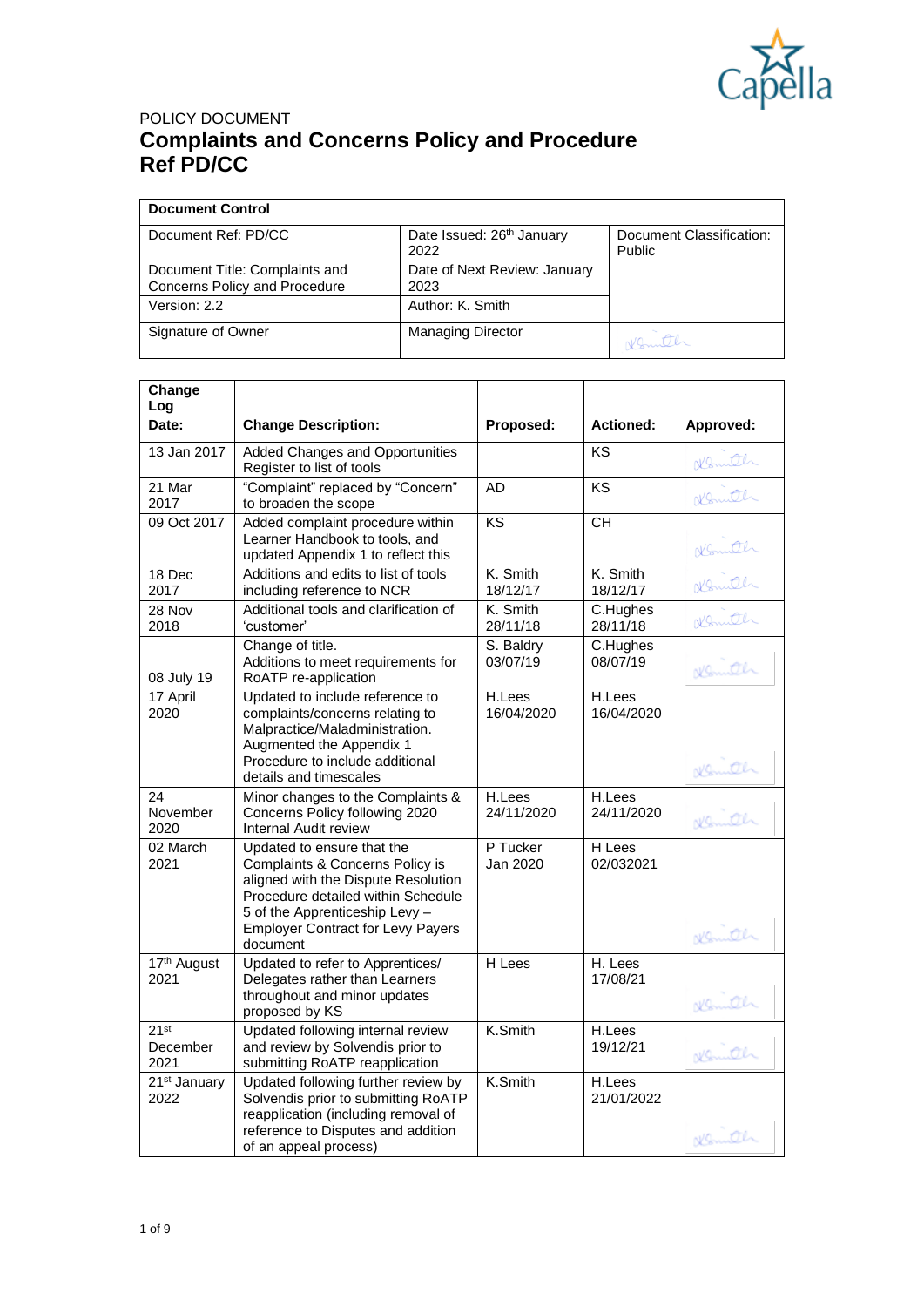

|            | New appendix 3 added to provide<br>ESFA contact details for raising | S.Baldrv<br>25/01/2022 | K.Smith |  |
|------------|---------------------------------------------------------------------|------------------------|---------|--|
| 26/01/2022 | complaints.                                                         |                        |         |  |

## **Definitions**

### *Complaints*

The term "Complaint" refers to expressions of dissatisfaction, whether justified or not, about any aspect of Capella's delivery or non-delivery of their training service excluding

- complaints or concerns regarding malpractice or maladministration relating to assessments, assignments or examinations for vocational qualifications, the procedure for which is detailed within Capella's Assessment Policy
- complaints or concerns regarding End Point Assessment, which should be directed to the relevant End Point Assessment organisation

Complaints must be submitted in writing, and should set out the nature and particulars of the complaint. Relevant supporting documents should be provided wherever possible.

#### *Concerns*

The term "concern" refers to expressions of worry or doubt over an issue considered to be important, for which reassurances are sought.

#### *Customers*

The term "Customer" includes both internal and external customers, which may include apprentices/delegates, their employers, or other providers.

#### **Purpose**

The purpose of this policy is to:

- set out the process that a customer should follow if they wish to raise a complaint with Capella (see Appendix 1)
- set out the process that a customer should follow if they wish to raise a concern with Capella (see Appendix 2)
- detail the process (including indicative timescales) that will be followed by Capella following receipt of any such complaints or concerns (see Appendix 1 or 2 as applicable)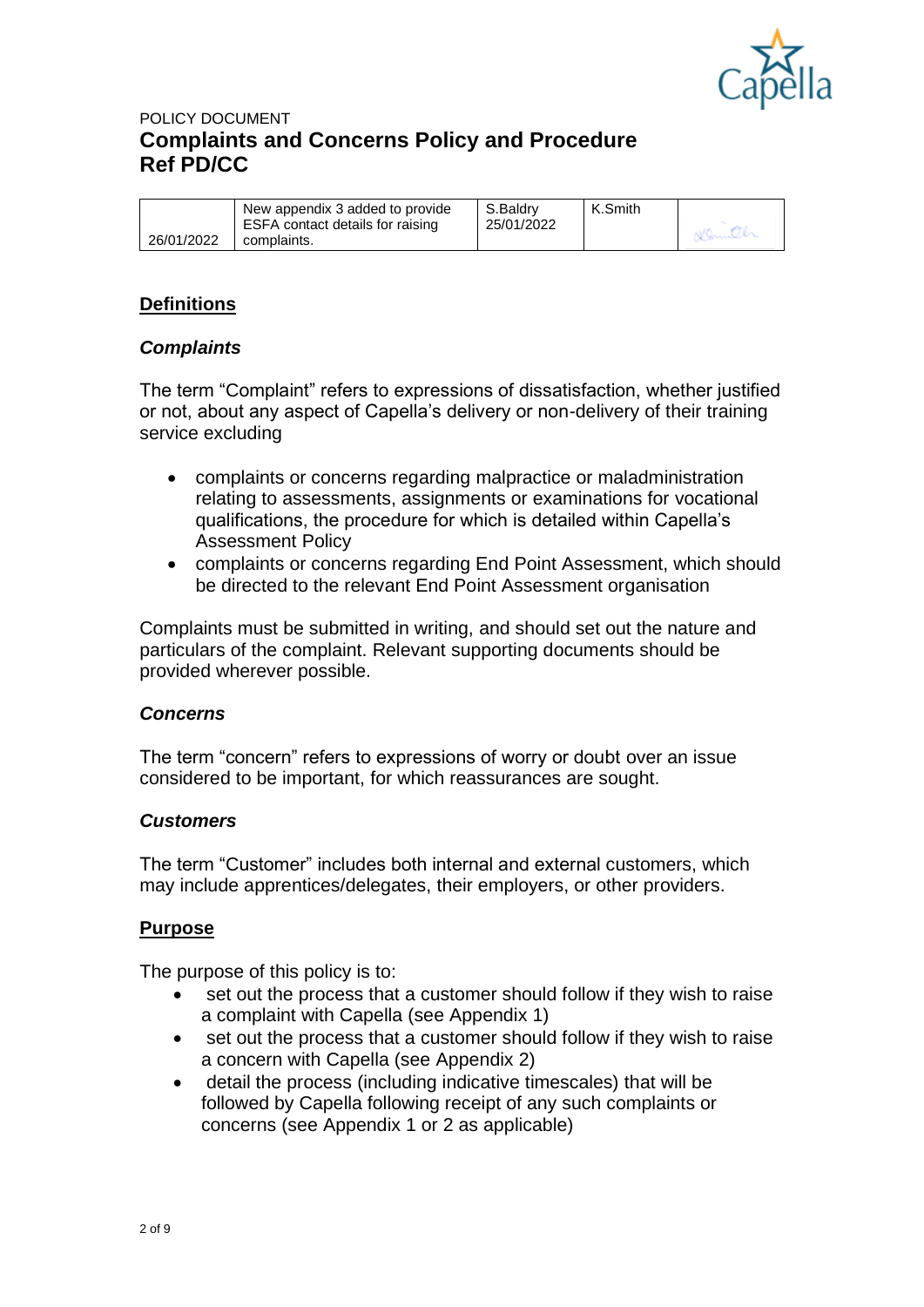

### **Owners**

All Capella Associates will be aware of and work within this policy. The Managing Director will take lead responsibility for deployment of this policy.

#### **Intent**

Capella aim to:

- 1. Act promptly and efficiently, and in accordance with Capella's complaints resolution procedure detailed within appendix 1 of this policy, whenever a written notice of a complaint is raised. If a customer verbally notifies a Capella Associate of a complaint, the Associate should request that they submit their complaint in writing in accordance with Capella's complaints resolution procedure (see Appendix 1).
- 2. Act promptly and efficiently whenever a concern is raised, regardless of whether the concern is received verbally, by phone, by email or in writing.
- 3. Ensure that learning is extracted from complaints and concerns and ensure that this learning is shared and, where appropriate, is used to improve Capella processes.
- 4. Endeavour to avoid repeat complaints and concerns of the same nature through our process of continuous improvement.

### Tools

Key tools we will use to ensure Customer Complaints and Concerns are addressed appropriately include:

- 1. Building strong and open relationships with all customers such that they feel comfortable to raise complaints and concerns.
- 2. Undertaking an annual review of this policy.
- 3. Communicating this policy to Capella associates on an annual basis, in order to promote the importance of responding to complaints and Concerns in line with the procedures detailed in appendix 1 and appendix 2 of this policy.
- 4. Alerting the Managing Director to any instances of complaints or concerns as soon as they are recognised.
- 5. Following the procedures contained in appendix 1 or appendix 2 (as applicable) of this policy, if situations arise.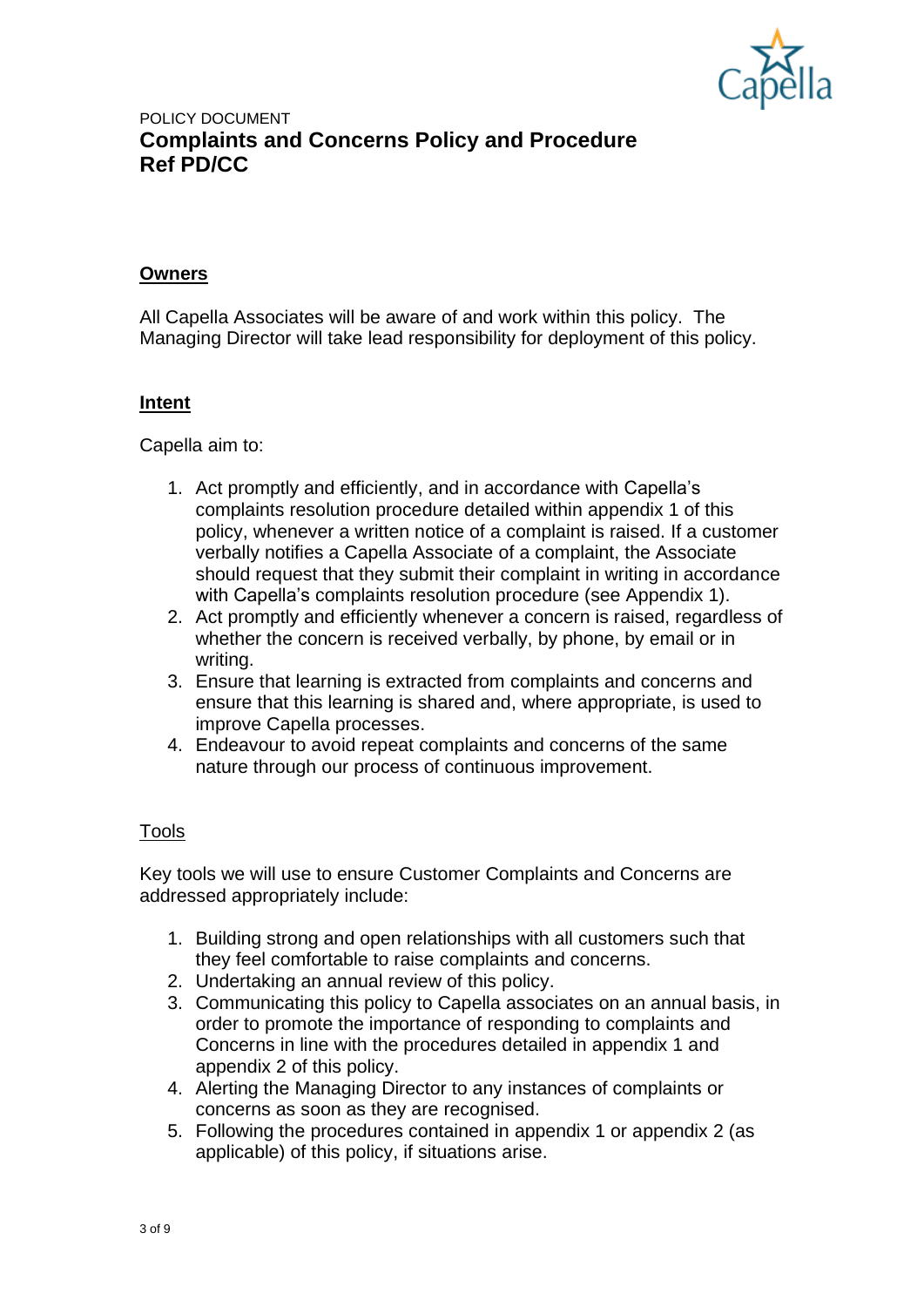

- 6. Acting swiftly, carefully and sensitively if any allegations are made against a member of the Capella team.
- 7. Where appropriate, updating the Capella Non-Conformance Register, and/or the Capella Safeguarding & Prevent Concerns & Incidents Log and/or the Capella Changes & Opportunities Register (as applicable) with details of the complaint or concern, and regularly monitoring these documents to identify trends.
- 8. Including a regular review of the Capella Non-Conformance Register and the Capella Safeguarding & Prevent Concerns & Issues Log as a Standard Agenda Item for Capella Leadership Team Meetings
- 9. Ensuring that the current live version of the Complaints and Concerns Policy and Procedure is published on our website. <https://capellaassociates.com/company/capella-policies>
- 10.Including clear guidance regarding how a complaint can be made in the Capella apprenticeship support resources that are available on our website: [https://capellaassociates.com/apprenticeships-support](https://capellaassociates.com/apprenticeships-support-resources)[resources](https://capellaassociates.com/apprenticeships-support-resources)
- 11.For apprenticeships, ensuring that the 'contract for services with employers' contains a dispute resolution procedure and that a copy of the Complaints and Concerns Policy and Procedure is made available to apprentices and employers when the Commitment Statement is signed.
- 12.For apprenticeships, ensuring that apprentices and employers are aware that they may be able to refer a complaint about a post-16 education and training provider, where the course in question has been funded by the Education and Skills Funding Agency (ESFA), to the ESFA once they have exhausted Capella's Complaints and Concerns Policy, and to ensure that they are signposted through to the related ESFA guidance which details what complaints the ESFA can investigate and when and how to contact the ESFA. Details are included in appendix 3.

Information on complaints and appeals appertaining to apprenticeships will be made available to the inspectorate and/or funding bodies upon request.

### Review and Updates

This policy will be reviewed every 12 months as a minimum.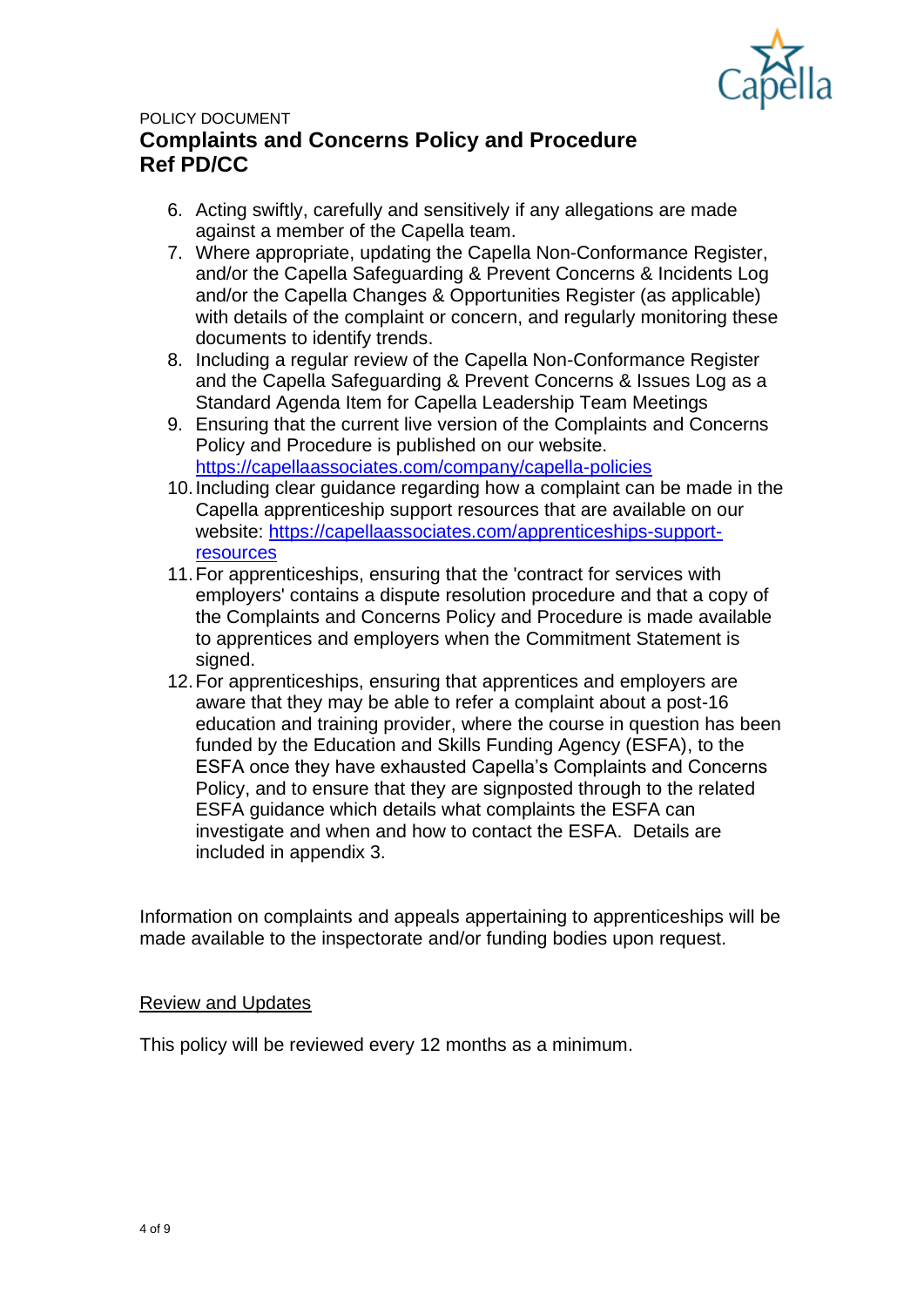

### **Appendix 1**

#### **Procedure for handling complaints relating to any aspect of Capella's delivery of their training service (The Complaints Resolution Procedure)**

#### Key steps:

1. Any complaints regarding any aspects of Capella's delivery of their training service must be submitted in writing to the Capella Managing Director [\(kate.smith@capellaassociates.com\)](mailto:kate.smith@capellaassociates.com). Details of the nature of the complaint and the particulars of the matter should be provided. The complainant should provide supporting evidence wherever possible.

[*Note: If a complaint is raised relating to End Point Assessment the complainant should be advised to direct their complaint to the relevant End Point Assessment Organisation. Capella should signpost the complainant to the relevant organisation if requested to do so.* 

*If a complaint is raised regarding malpractice or maladministration relating to an Assessment, assignment or examination for a vocational qualification, the complainant should be directed to Capella's Assessment Policy which details the procedure that will be followed in all such instances].*

- 2. Within 2 working days of having received the written complaint the Capella Managing Director will:
	- determine next steps for Capella to investigate/validate the complaint;
	- determine an appropriate acknowledgement response (which should include an indicative timescale for investigation/resolution of the complaint);
	- determine who will communicate with the complainant going forwards and via what means;
	- update the Capella Non-Conformance Register and/or the Capella Safeguarding & Prevent Concerns & Incidents Log and/or the Capella Changes and Opportunities Register (as applicable) with the details regarding the complaint and the action that is being taken.
- 3. Within 5 working days of receipt of the complaint the Capella Associate nominated to communicate with the complainant in Step 2 above will send an acknowledgement response to the complainant which must include an indicative timescale for providing a formal written response to the complaint. Capella will endeavour to provide a formal written response within as short a timeframe as possible, although Capella note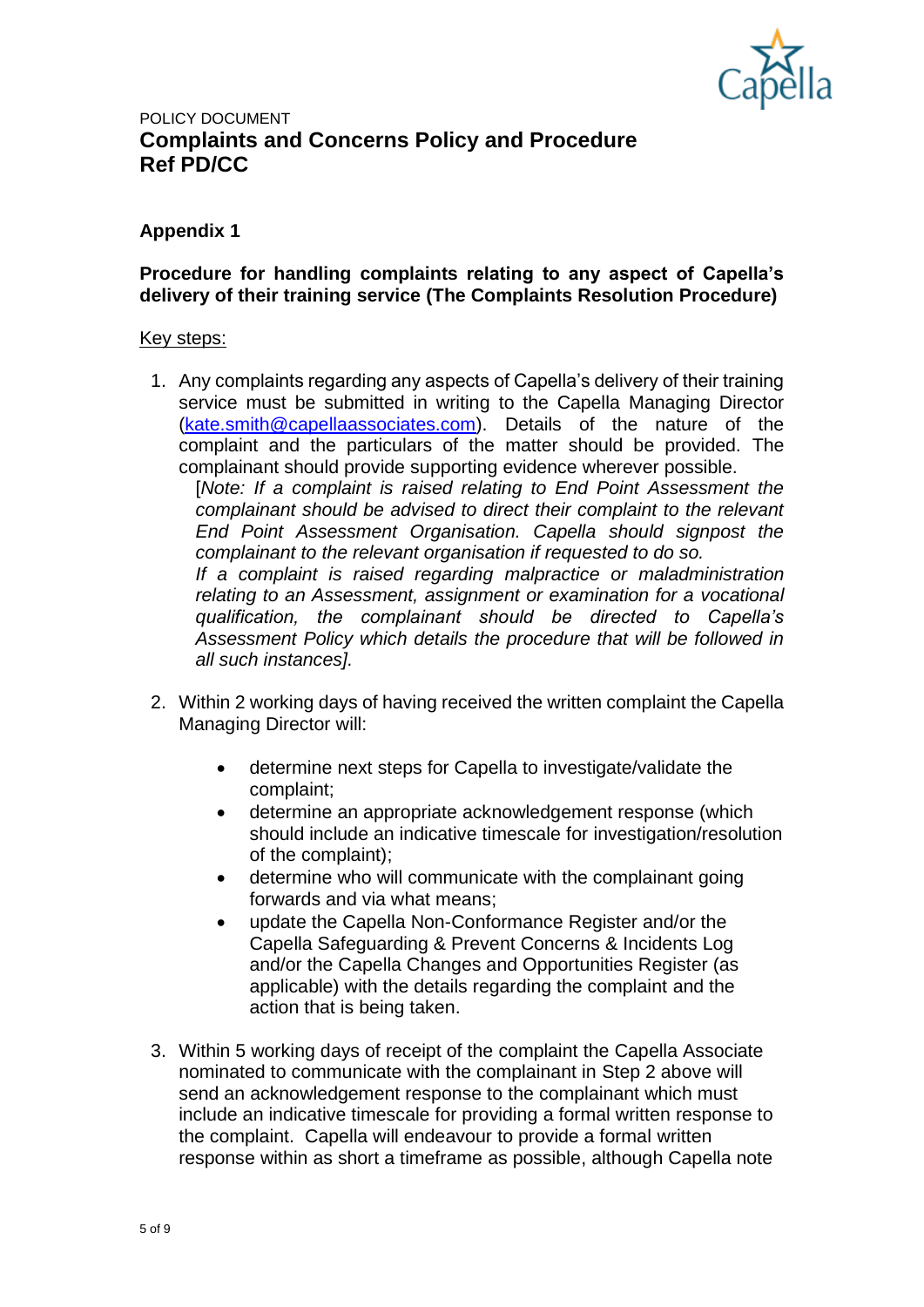

that the length of time may vary in each individual case depending upon the complexity of the complaint.

- 4. Within 5 working days of concluding the investigation into a complaint, the Capella Associate nominated to communicate with the complainant in Step 2 will issue a formal written reply to the complainant which explains the outcome of the complaint investigation. The formal written response will inform the complainant that, if they are not happy with the outcome, they may appeal the outcome to Capella's Advisory Board.
- 5. If the complainant wishes to appeal the outcome, they must notify the Clerk to Capella's Advisory Board of this decision in writing (email: [advisoryboard@capellaassociates.com\)](mailto:advisoryboard@capellaassociates.com) within 5 working days of having received the outcome. The Clerk to Capella's Advisory Board will confirm receipt of the appeal within 5 working days of having received the appeal notification, and alongside the confirmation will provide the complainant with an indicative timescale for providing a formal written response to the appeal.
- 6. The Clerk to Capella's Advisory Board will then convene a meeting of the Independent Members of Capella's Advisory Board to instigate their investigation of the appeal. Once the Independent Members of Capella's Advisory Board have concluded their investigation, they will issue a formal written reply to the complainant which explains the outcome of the complaint investigation and confirms that Capella's complaints procedure has been exhausted. Where the complaint was made by an apprentice or their employer, Capella will ensure that the formal written response to the apprentice or their employer (as applicable) also informs the complainant that they may be able to refer their complaint to the ESFA and signposts the complainant to the ESFA's guidance on making a complaint about a post-16 education and training provider funded by the ESFA. Details are included in appendix 3.
- 7. Once the investigation into the complaint has concluded Capella will review any additional actions arising to ensure all learning from the situation is captured and will update Capella's Non-Conformance Register and/or Capella's Safeguarding & Prevent Concerns & Issues Log and/or Capella's Changes & Opportunities Register (as applicable) as required. Capella may share anonymised findings from the complaint investigation with the Capella Advisory Board at this stage.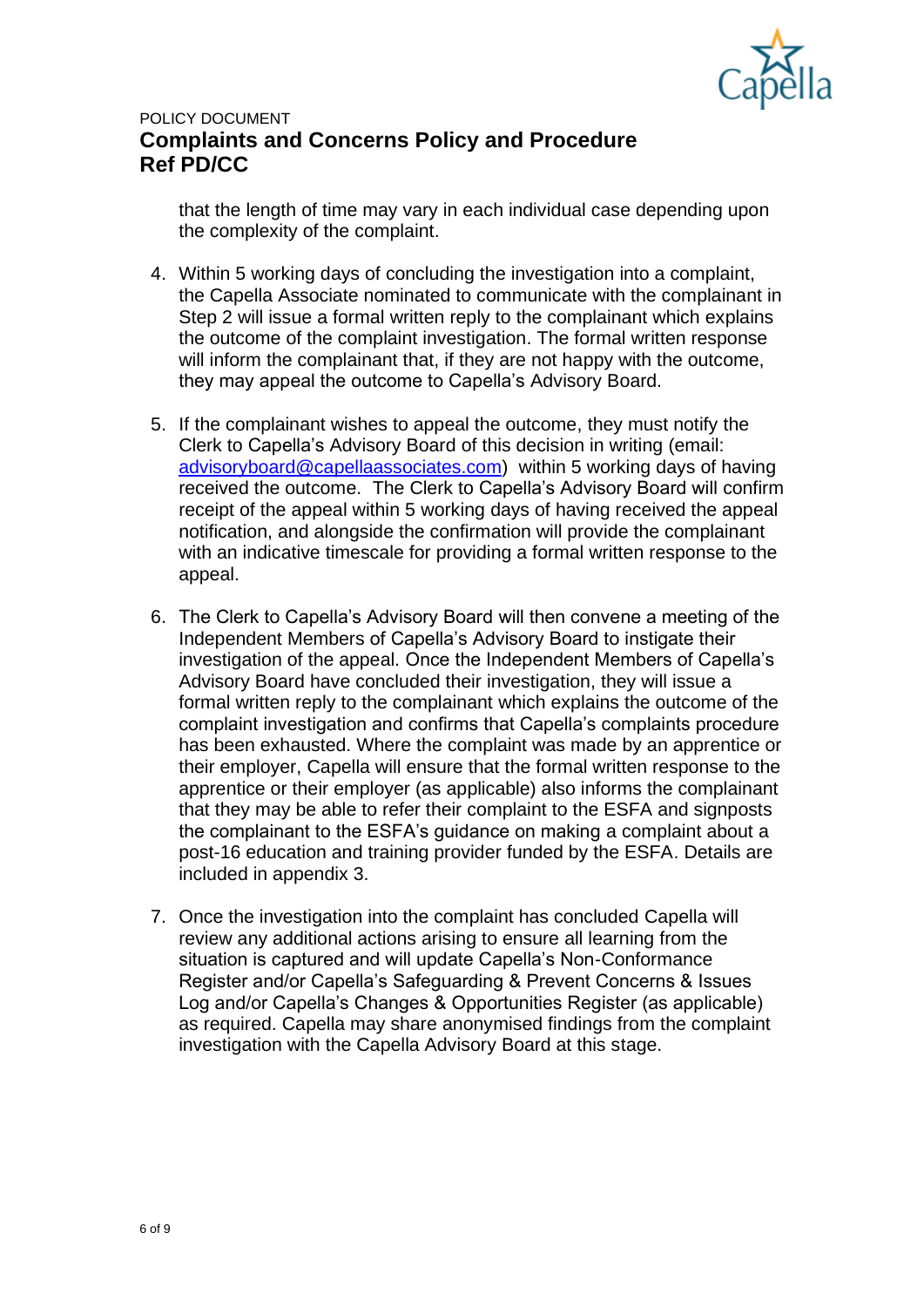

### **Appendix 2: Procedure for Handling Concerns**

#### Key steps:

- 1. Concerns can be expressed verbally, in writing (via the form available from the Capella apprenticeship resources area on our website) or via email. If a concern is expressed verbally, the recipient of the concern should listen carefully to the concern and should note down all details, asking questions to ensure all facts are understood, then state to the customer (apprentice/delegate, their employer, provider or other stakeholder as applicable) that their concern will be investigated in full and that a nominated person from Capella will contact them within 5 working days to provide a formal acknowledgement of the concern and to provide them with an indicative timescale for investigating the concern. The associate receiving the concern should not seek to respond to the concern in any way but should acknowledge that a concern has been raised and thank them for their feedback.
- 2. If a concern is raised regarding End Point Assessment the client should be advised to direct their concern to the relevant End Point Assessment Organisation. The Associate should signpost the client to the relevant organisation if requested to do so.
- 3. If a concern relates to malpractice or maladministration relating to an assessment, assignment or examination for a vocational qualification, the client should be directed to Capella's Assessment Policy which details the procedure that will be followed in all such instances.
- 4. Within 2 working days of a concern having been raised with an associate, the associate must
	- inform the Capella Managing Director about the concern and share all details provided by the customer;
	- agree next steps for Capella to investigate/validate the concern;
	- agree an appropriate acknowledgement response (which should include an indicative timescale for investigation/resolution of the concern);
	- agree who will communicate with the customer going forwards and via what means;
	- update the Capella Non-Conformance Register and/or the Capella Safeguarding & Prevent Concerns & Incidents Log and/or the Capella Changes and Opportunities Register (as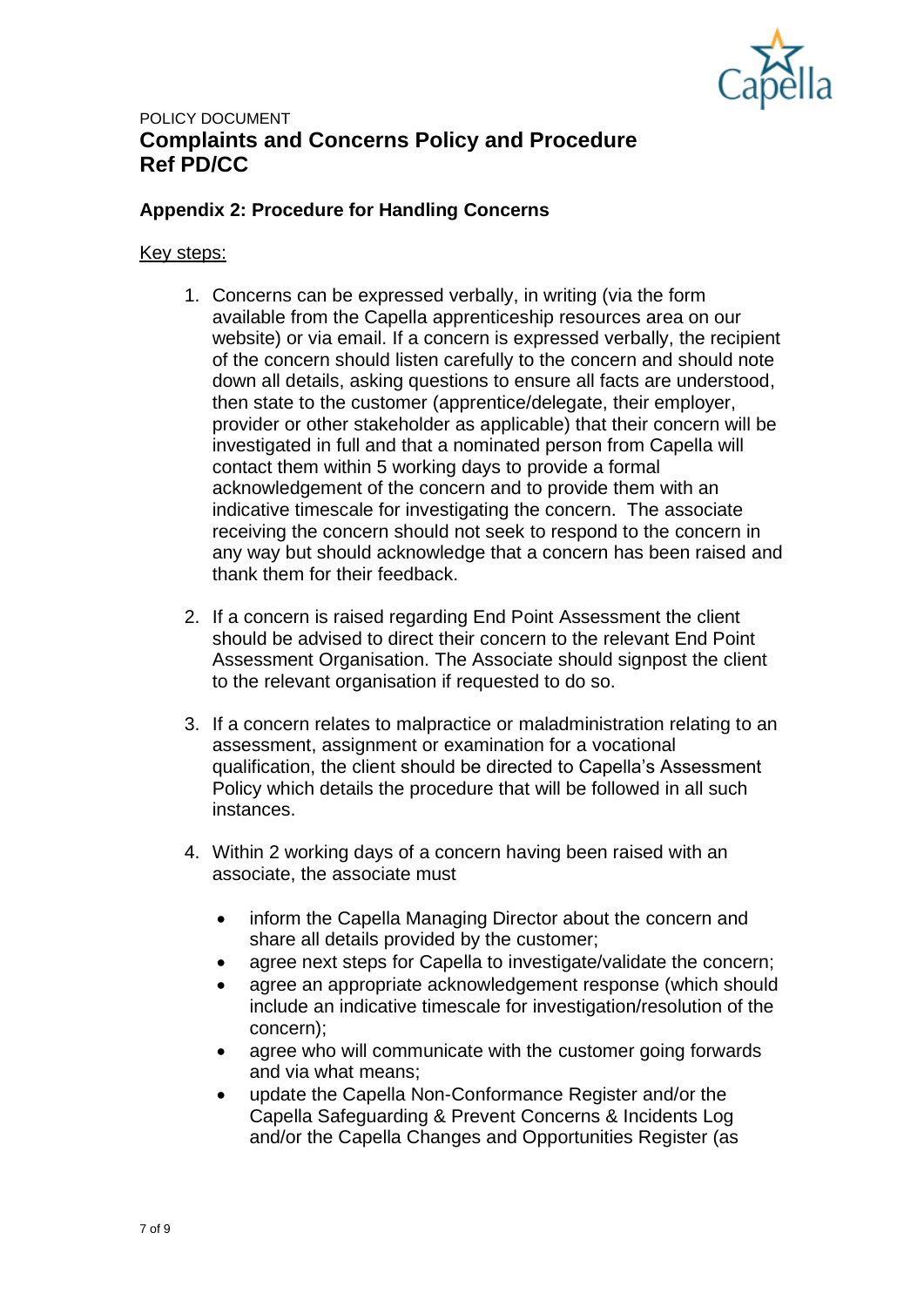

applicable) with the details regarding the concern and the action that is being taken.

- 5. Within 5 working days of the concern having been raised, the Capella Managing Director (MD), or whomever the MD has delegated the investigation of the concern to, should send an acknowledgement response to the customer which must include an indicative timescale for providing a formal written response to the concern. Capella will endeavour to provide a formal written response within as short a timeframe as possible, although Capella note that the length of time may vary in each individual case depending upon the complexity of the concern.
- 6. Once the formal written response has been provided to the customer, the Managing Director will review any additional actions arising to ensure all learning from the situation is captured and will update Capella's Non-Conformance Register and/or Capella's Safeguarding & Prevent Concerns & Issues Log and/or Capella's Changes & Opportunities Register (as applicable) as required. The Managing Director may share anonymised findings from the concern investigation with the Capella Advisory Board at this stage.
- 7. If the Customer is not satisfied with the formal written response that they receive regarding their concern, the customer may raise a complaint regarding the matter with Capella, in which case they should follow the process detailed in appendix 1 of this policy.